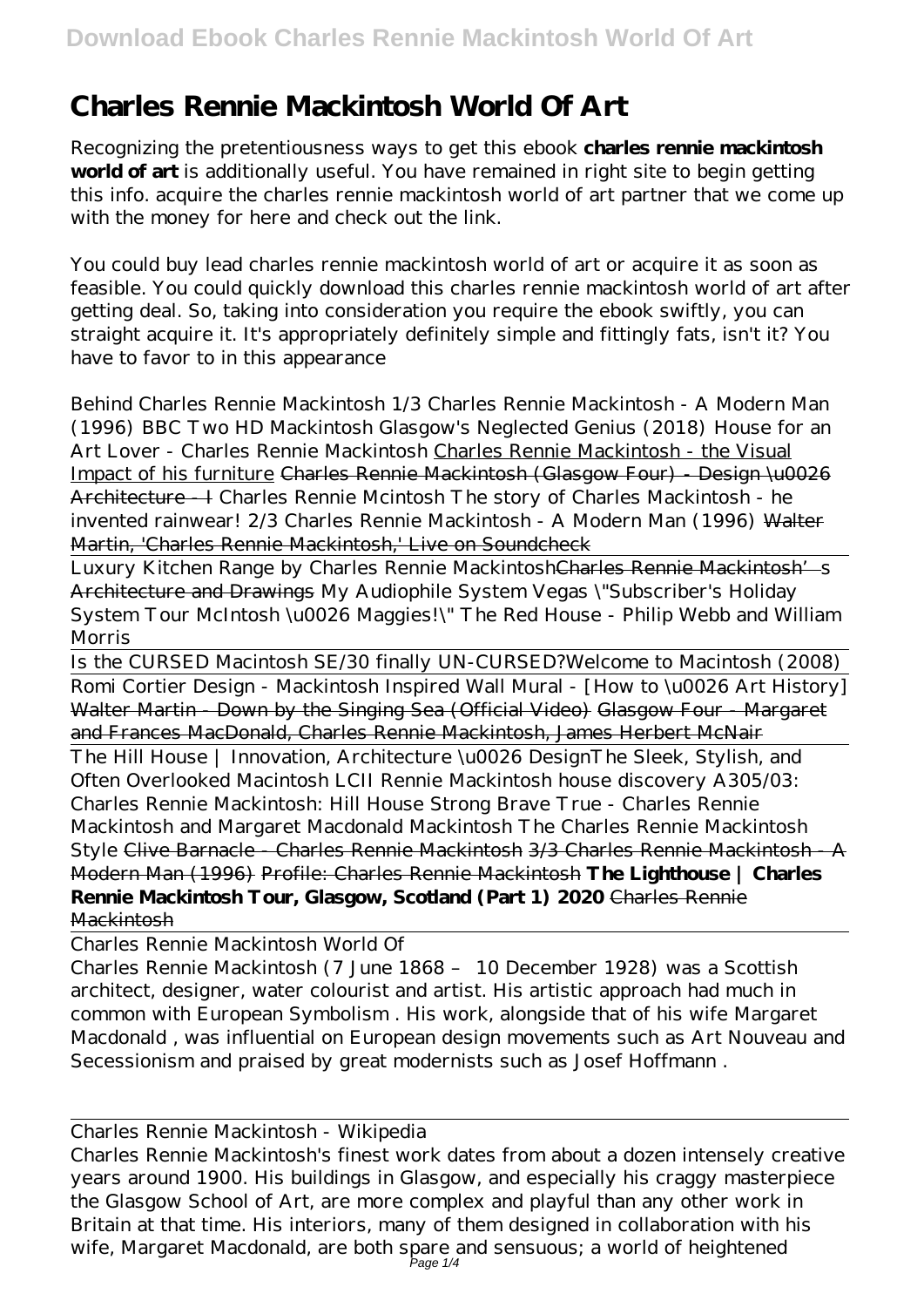aesthetic sensibility inside the Willow Tea Rooms or The Hill House.

Charles Rennie Mackintosh (World of Art): Amazon.co.uk ... Charles Rennie Mackintosh was an architect and designer whose style has become world famous. Who was he? Mackintosh was born in 1868 in Glasgow, He was one of eleven children.

Charles Rennie Mackintosh - BBC Bitesize Charles Rennie Mackintosh The mahogany bedside cabinet, designed by Mackintosh in 1916 for 78 Derngate in Northampton, was the subject of an international bidding war.

'Exceptionally rare' Charles Rennie Mackintosh cabinet ... Charles Rennie Mackintosh is Scotland's most celebrated architect and designer of the 20th century, and today his work is celebrated around the world. Discover his work and legacy across Glasgow, his home town, where he left a beautiful and lasting mark on the city. Come and admire his world-famous designs for yourself.

Charles Rennie Mackintosh | Famous Scots | VisitScotland Charles Rennie Mackintosh was born on 6 June 1868 in Townhead – one of the oldest parts of Glasgow. He was born into what became a large family, being the fourth of 11 children. Mackintosh's mother was a housewife and his father worked for the City of Glasgow Police.

Charles Rennie Mackintosh: The Father of Glasgow Style ... Charles Rennie Mackintosh, Scottish architect and designer who was a leader of the Glasgow style in Great Britain. In collaboration with three other students (collectively known as 'The Four'), Mackintosh achieved an international reputation in the 1890s as a designer of unorthodox posters, craftwork, and furniture.

Charles Rennie Mackintosh | Biography, Art, & Facts ... image caption The "exceptionally rare" Mackintosh cabinet dates to 1916 A mahogany bedside cabinet designed by artist and architect Charles Rennie Mackintosh has sold for £ 250,000 at auction.

Charles Rennie Mackintosh bedside cabinet sells for £ ...

Charles Rennie Mackintosh (7 June 1868 – 10 December 1928) was a Scottish architect, designer, water colourist and artist. His artistic approach had much in common with European Symbolism. His work, alongside that of his wife Margaret Macdonald, was influential on European design movements such as Art Nouveau and Secessionism. He was born in Glasgow and died in London.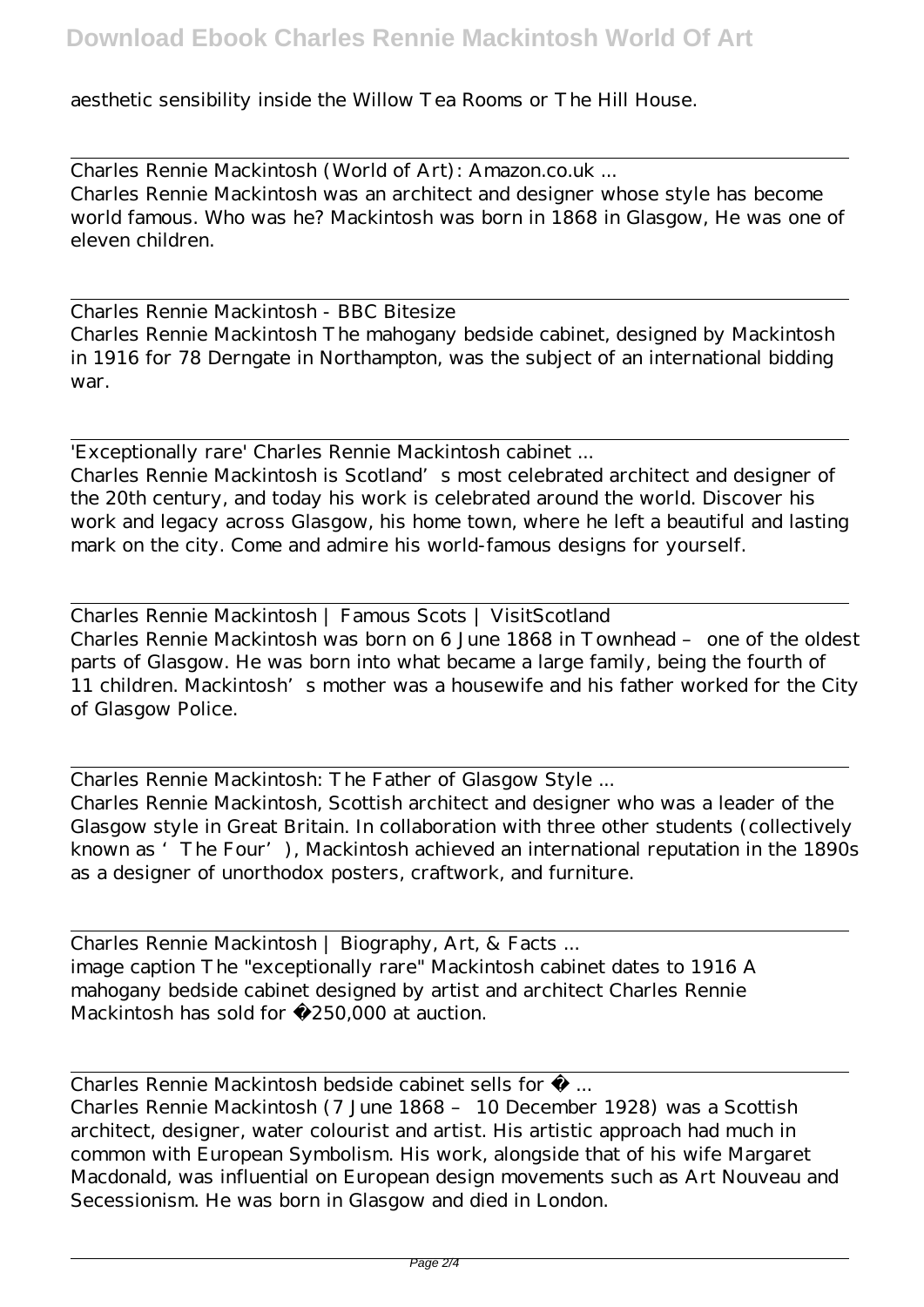Charles Rennie Mackintosh - 50 artworks - painting

The Charles Rennie Mackintosh Society is an independent, non-profit making charity, established in 1973 to promote and encourage awareness of the Scottish architect and designer, Charles Rennie Mackintosh. The Society has around 1000 members across the world.

Books - Charles Rennie Mackintosh | CRM Society A gold pocket watch has been stolen during a burglary at the only house in England designed by celebrated architect Charles Rennie Mackintosh. The watch, taken from 78 Derngate, Northampton, bears...

Charles Rennie Mackintosh house: Watch stolen in ...

Often noted today for the chairs he designed, Charles Rennie Mackintosh was an architect who designed schools, offices, churches, tearooms and homes, an interior designer and decorator, an exhibition designer, a designer of furniture, metalwork, textiles and stained glass and, especially in his latter years, a watercolourist.

Charles Rennie Mackintosh - Design Museum A bedside cabinet designed by Charles Rennie Mackintosh has sold for £250,000 at auction. The famed Scottish architect and designer devised the mahogany cabinet in 1916 for the only house he ...

Charles Rennie Mackintosh cabinet sells for £250,000 ... A bedside cabinet designed by Charles Rennie Mackintosh has sold for £250,000 at auction. The famed Scottish architect and designer devised the mahogany cabinet in 1916 for the only house he ...

Charles Rennie Mackintosh bedside cabinet goes under ... The 1916 piece of mahogany furniture sparked an international bidding battle in a Lyon & Turnbull online auction. A bedside cabinet designed by Charles Rennie Mackintosh has sold for £250,000 at ...

Charles Rennie Mackintosh bedside cabinet goes under ...

The Charles Rennie Mackintosh Society is an independent, non-profit making charity, established in 1973 to promote and encourage awareness of the Scottish architect and designer, Charles Rennie Mackintosh. The Society has around 1000 members across the world.

Letters to Mackintosh Competition Winners - Charles Rennie ... A bedside cabinet designed by Charles Rennie Mackintosh has sold for £250,000 at auction. The famed Scottish architect and designer devised the mahogany cabinet in 1916 for the only house he designed in England – 78 Derngate in Northampton, now a visitor attraction.